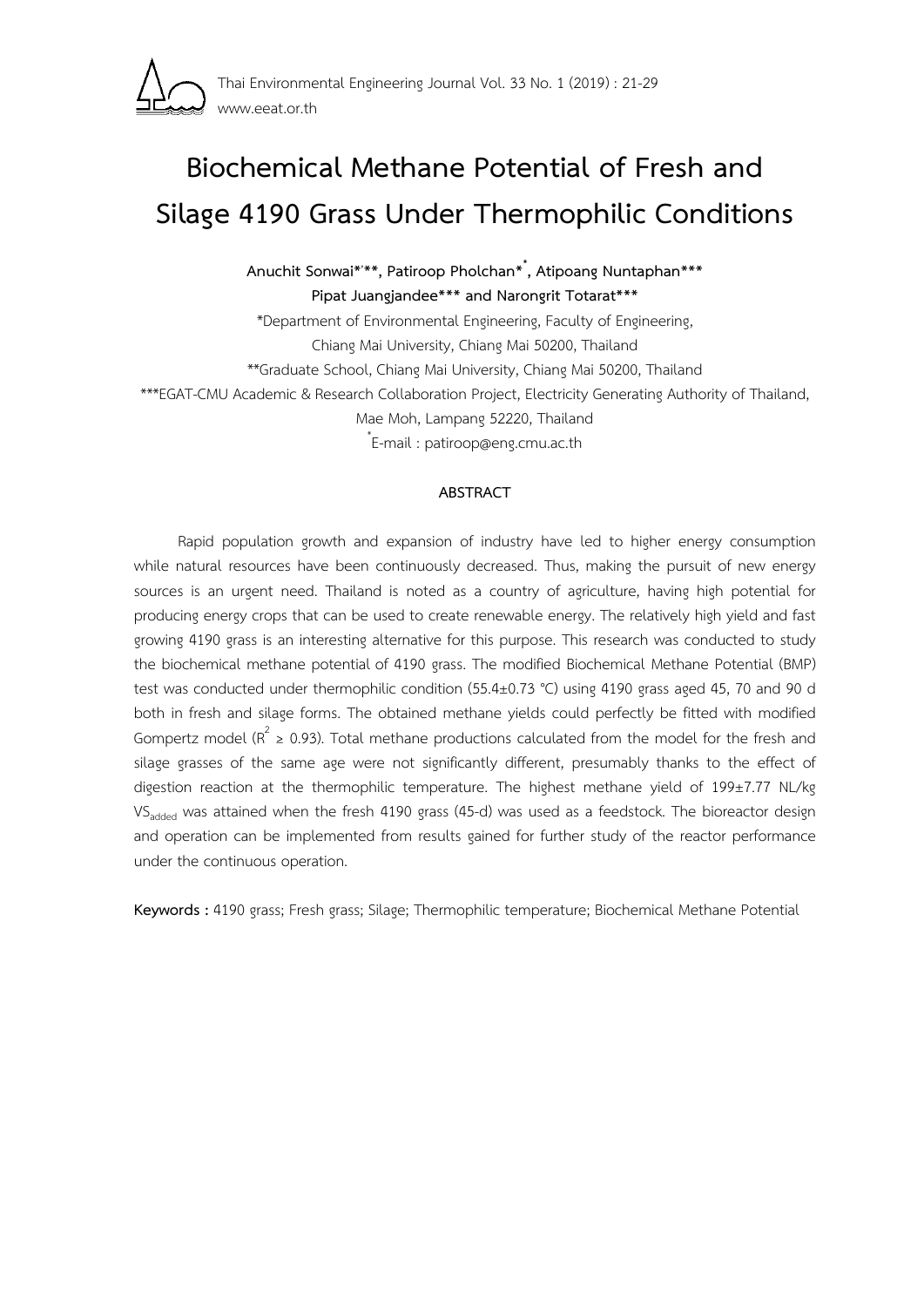#### **INTRODUCTION**

 Energy security is an important factor in the development of the country, due to the demand for more energy and the growth of the industry and population. As a result, seeking energy sources is an urgent need. Thailand is a suitable country for agriculture, as it has the potential to grow energy crops that can be used as raw materials for biogas production. Furthermore, energy crops, especially grass, are an interesting alternative because they are suitable for use as raw materials for biogas production. Grass can be easily planted, have high yield and is easy to harvest. There are many grass species that have been studied for biogas production, such as miscanthus grass, miscanthus giganteus, elephant grass, timothy grass, tall fescue grass, cocksfoot grass, reed canary grass, foxtail meadow grass, rye grass [1-5] and napier grass [6, 7]. It can be seen that many grass species can be used as raw materials for the production of biogas. However, in Thailand, it was found that most of the studies were carried out to specifically investigate the biogas production from Napier grass while there are other potential grass species, especially the 4190 grass that has been supported by the Electricity Generating Authority of Thailand (EGAT) to be used as a raw material for power generation. This grass species has relatively higher yields ( $\geq$  75 tons/rai) and can be easily grown in the environment of Thailand, even in low soil quality without continuous irrigation [8].

 The main objective of this research was to determine the biogas production potential (BMP) of the 4190 grass. As large amounts of high temperature condensate are continually generated during electricity generation process by EGAT, utilisation of this condensate for increasing the bioreactor temperature for higher conversion efficiency is very appealing. Therefore, the BMP test was conducted under

thermophilic condition. Results of this study can be used for the design of lab-scale reactor and experimental setup for further investigation.

# **METHODOLOGY**

### **Inoculum and Substrate**

Inoculum used in this study was collected from an anaerobic digester codigesting Napier Pak Chong 1 grass and dairy waste under ambient temperatures at Chiang Mai Fresh Milk farm, Lamphun, Thailand. The collected samples were cultured under thermophilic condition for 2 months in a completely mixed reactor fed with Napier Pak Chong1 grass before being used in the BMP test. Characteristics of the inoculum are presented in Table 1.

 The samples of the first-cut 4190 grass were obtained from a planting area at Sansai District, Chiang Mai, Thailand. Different grass ages, i.e. 45, 70 and 90 d, were harvested and grinded to a size of 10-30 mm with a CLEO blender model CCB403/404. One part of these grinded grass was kept frozen at -20°C for being used as fresh grass and the other part was made into silage by putting in a plastic bag before the air was totally sucked out by a vacuum pump. The bag was kept at room temperature  $(28.1 \pm 1.40 \degree C)$  for 21 d. The samples were then kept frozen at -20°C until use.

#### **Biochemical Methane Potential**

The experiments were conducted to evaluate the potential of grass for biogas production using the modified BMP test in a 1,000 ml glass bottle with a working volume of 700 ml under thermophilic conditions (55.4±0.73 °C). Each bottle was added with 240 ml of inoculum and a sample of grass harvested at each age. The volatile solids ratio of inoculum to grass was controlled at 2:1. Distilled water was then added to the working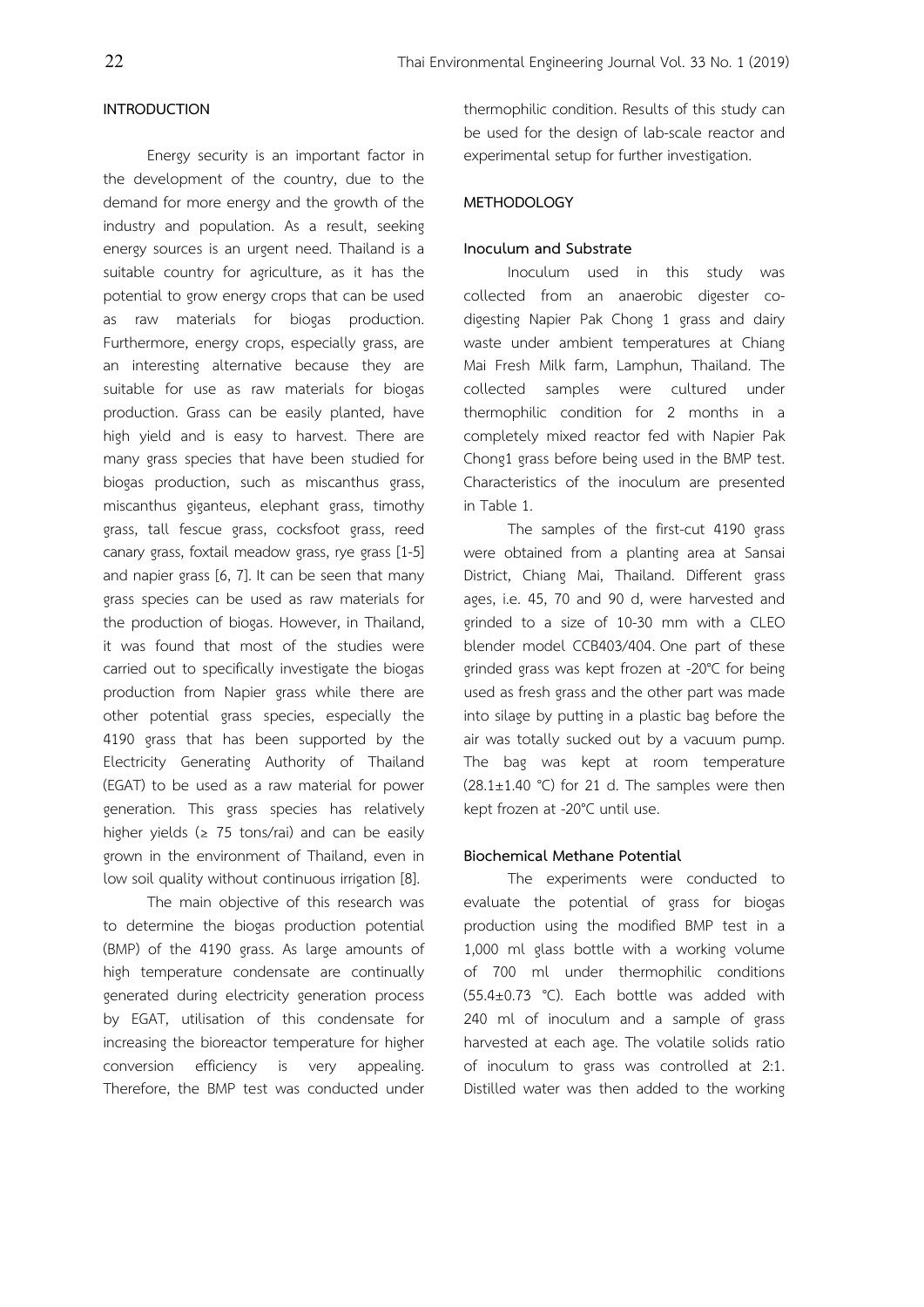volume (700 ml). Alkalinity was adjusted with a solution of sodium bicarbonate to pH around 7.0. The bottle was purged with nitrogen gas for 3 minutes and then sealed with a septum. The experiment using only inoculum was used as the controlled experiment (blank). All experiments including blank were done in 3 replicates.

 Amounts of biogas produced was measured via the measurement of gas pressure in the bottle using Digital Manometer version DM9200. Each bottle was manually shaken once a day before measuring the pressure. When the pressure in the bottle was up to 300 mbar, the biogas composition was measured by Multichannel Portable Gas Analyzer version GFM406. Conversion of bottle pressures into volumes of biogas produced at standard temperature and pressure was done using Equation (1) [9].

$$
V_0^{tr} = \frac{V(P - P_w)T_0}{P_0 T}
$$
 (1)

Where  $V_0^{tr}$  = Volume of dry gas at normal state  $(mL)$ 

 $V = Volume of gas as read off (mL)$ 

- $T_0$  = Normal temperature (K), 273 K
- $T = T$  = Temperature of the fermentation gas or ambient space (K), at  $55 °C = 328 K$
- $P_w$  = Vapor pressure of water as function of temperature of ambient space (hPa), at 55 ˚C =157.52 hPa
- $P_0$  = Normal pressure (hPa), 1013 hPa
- $P =$  Pressure of gas phase at the time of reading (hPa)

 Analyzes of the results of BMP test were conducted by mathematical modelling to predict the amount of methane produced per weight of organic matter. Kinetic analysis was performed on the cumulative production curves produced from

each BMP assay. Kinetic modelling allowed a measure of the relative biodegradability of each substrate. It was also used as a method of physical comparison for the cellulose BMP assays from each run. The modified Gompertz model (Equation 2) was used to determine the remaining kinetic biodegradability values associated with BMP assays [10].

$$
M = M_0 \times exp\left\{-\exp\left[\frac{R_m \times e}{M_0}(\lambda - t) + 1\right]\right\}
$$
 (2)

- Where  $M =$  Accumulative methane production (NL/kg VSadded)
	- $M_0$  = Maximum methane production potential established in the BMP  $(NL/kg VS_{added})$
	- $R_m$  = Maximum methane production rate (NL/kg VS<sub>added</sub>-d)
	- $\lambda$  = Lag Phase (d)
	- $t =$  Digestion time since the startup of BMP tests (d)

Microbial kinetic coefficients obtained were used for comparing performances of the microorganisms in transforming each grass sample into biogas and assessing the demand of the bioreactor system for the production of biogas from 4190 grass.

#### **Statistical analysis**

All results were analyzed and differences among results from different groups of samples were tested using either Student's t test or ANOVA at 95% confidence level.

### **RESULTS AND DISCUSSIONS**

#### **Characteristics of 4190 grasses**

Grasses at different ages had different amounts of some elements (Table 1). While amounts of total solids and volatile solids of grasses were not significantly different (P=0.103 and 0.122 respectively), lignin content of the 90 d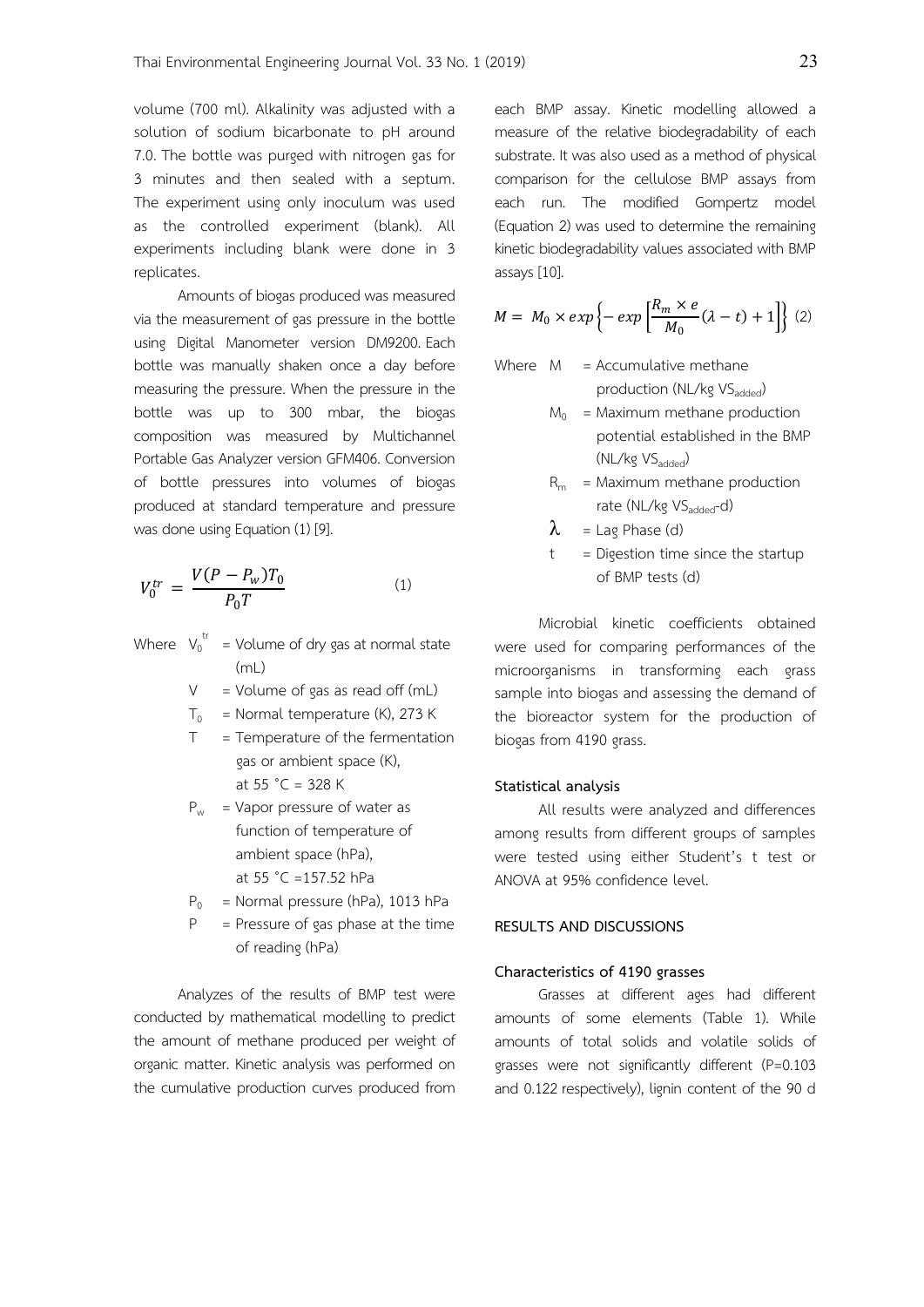grass was significantly higher than those of other grasses, i.e. 45 and 70 d. In addition, 4190 grasses were mostly composed of cellulose (≥ 29.6%) and hemicellulose ( $\geq$  19.8%). These components are essential for biogas production, especially cellulose as biomethane potential of cellulose is higher than that of hemicellulose [11]. Nonetheless, hemicellulose can be hydrolysed more quickly than cellulose, while lignin is very difficult to be digested [11]. Compared to the 45 d- Napier Pak Chong 1 grass (comprising 3.9% of lignin), 4190 grasses at all ages found in this study contained notably higher lignin contents and thus expected to render lower methane yields.

Methane production from organic substrates also depends on the content of nutrients (crude protein, crude fat, crude fiber, N-free extracts) which can be degraded to  $CH<sub>4</sub>$ and  $CO<sub>2</sub>$ . The content of these nutrients determine the degradability and thus the methane yield that can be produced through anaerobic digestion [12]. Results showed that the highest crude protein and fat content  $(P = 0.00)$  were detected in the 45 d grass while amounts of carbohydrates and crude fiber were not significantly different among the studied grasses.

|                              | Inoculum           | Fresh grass                  |                              |                              |  |  |
|------------------------------|--------------------|------------------------------|------------------------------|------------------------------|--|--|
| Parameter                    |                    | 45 day                       | 70 day                       | 90 day                       |  |  |
| MLSS (mg/L)                  | 14,264±1,729       |                              |                              |                              |  |  |
| MLVSS (mg/L)                 | $11,183 \pm 1,516$ |                              |                              |                              |  |  |
| Density (kg/m <sup>3</sup> ) | 990±5.40           | $925 \pm 102^a$              | $906 \pm 5.10^b$             | 890 $\pm$ 16.3 $^{\circ}$    |  |  |
| TS (mg/kg)                   | 19,800±669         | $182,477 \pm 136^a$          | 185,030±606 <sup>ª</sup>     | 189,838±978 <sup>ª</sup>     |  |  |
| VS (mg/kg)                   | 12,120±606         | 158,465±697 <sup>a</sup>     | $160,280\pm544^{\circ}$      | $162,172\pm552^{a}$          |  |  |
| Moisture Content (%)         |                    | $82.3 \pm 0.43^{\circ}$      | $75.2 \pm 0.59^b$            | $82.8 \pm 0.11$ <sup>a</sup> |  |  |
| C/N ratio                    |                    | $50.0 \pm 0.98^b$            | $66.0 \pm 0.98$ <sup>a</sup> | 69.9 $\pm$ 3.29 <sup>a</sup> |  |  |
| Carbohydrate, NEF (%)        |                    | $43.3 \pm 0.69^b$            | $46.0 \pm 1.04$ <sup>a</sup> | 40.1 $\pm$ 0.60 <sup>c</sup> |  |  |
| Crude Protein (%)            |                    | $5.50 \pm 0.10^a$            | $4.47 \pm 0.12^{b}$          | $4.27 \pm 0.15^{b}$          |  |  |
| Ether Extract, EE (%)        |                    | $2.30 \pm 0.04^a$            | $1.89 \pm 0.07^b$            | $1.82 \pm 0.05^{b}$          |  |  |
| Crude Fiber (%)              |                    | 33.7 $\pm$ 0.89 <sup>a</sup> | $35.9 \pm 1.11$ <sup>a</sup> | $36.1 \pm 0.88$ <sup>a</sup> |  |  |
| Lignin (%)                   |                    | $13.8 \pm 0.60^b$            | $9.25 \pm 0.11$ <sup>c</sup> | $18.2 \pm 1.27$ <sup>a</sup> |  |  |
| Cellulose (%)                |                    | $29.6 \pm 1.75^{b}$          | $47.6 \pm 2.06^a$            | $32.8 \pm 0.67^{b}$          |  |  |
| Hemicellulose (%)            |                    | $26.3 \pm 1.55$ <sup>a</sup> | $19.8 \pm 3.53^{b}$          | $22.6 \pm 1.05^{a,b}$        |  |  |
| Iron (mg/kg)                 |                    | $929 \pm 19.7$ <sup>a</sup>  | $544 \pm 13.5^{b}$           | $285 \pm 47.4^{\circ}$       |  |  |
| Nickel (mg/kg)               |                    | $1.17 \pm 0.13^{b}$          | $0.22 \pm 0.02^c$            | $2.31 \pm 0.58$ <sup>a</sup> |  |  |
| Cobalt (mg/kg)               |                    | < 0.075                      | < 0.075                      | < 0.075                      |  |  |

| Table 1 Characteristics of the inoculum and substrate used in the experiment |  |  |  |  |
|------------------------------------------------------------------------------|--|--|--|--|
|                                                                              |  |  |  |  |

Results shown as Mean  $\pm$  SD, Different superscripts in the same row indicate differences (P < 0.05)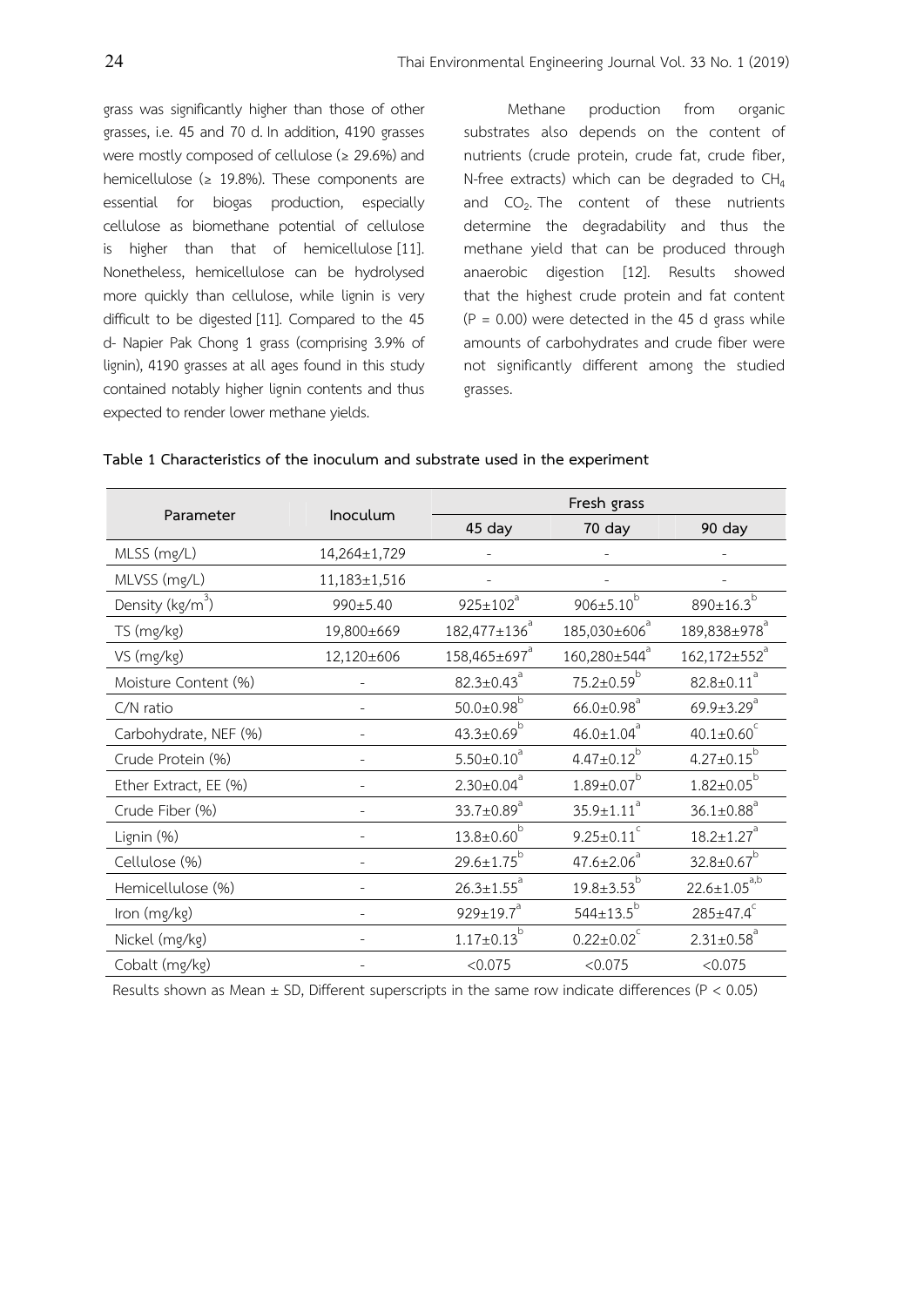Considering that grass yield per area for the 90 d 4190 grass was much higher than those of the younger age grasses while differences of amounts of other important components affecting biodegradation were less significant, the 90 d grass has relatively high potential for being used as the feedstock for biogas production.

# **Biochemical Methane Potential**

Accumulative methane yields obtained from the modified BMP test is shown in Figure 1. The highest specific methane yields (199±7.77 NL/kg  $VS_{\text{added}}$ ) was found when the 45 d fresh grass was used as the substrate, while 90 d silage grass gave the lowest value at 138±9.82 NL/kg VS<sub>added</sub>. Grass ages were found to affect the degradation of organic matter, in which the older the grasses were, the less methane yields were attained. Lower methane yields could partly be attributed to amounts of lignin. Lignin is a very recalcitrant part of any biomass and it is the main component responsible in protecting the whole plant from biodegradation [13]. In order to biologically convert the biomass organic components efficiently into biogas, destruction of lignin is required [14].

The specific methane yields obtained from the 4190 grass under thermophilic conditions were relatively high. It was even higher than values obtained from the Napier Pak Chong1 grass aged 35-55 d, which was reported to be in the range of 32.9-84.5 NL/kg VS<sub>added</sub> under mesophilic temperature [6]. Considering that the 4190 grass contained significantly higher amounts of lignin (9.25-18.2%) compared to those of the Napier Pak Chong1 grass (9.83-14.3%), advantages of thermophilic biodegradation were very obvious [15]. There are many grass species that have been studied for biogas production. Perennial ryegrass silage and Meadow grass were investigated under the thermophilic state and the specific methane yields up to 364-392 NL/kg VS<sub>added</sub> and 254.57  $\pm$  12.72 NL/kg VS<sub>added</sub> were reported [3, 15]. Different methane yields found were attributed to grass ages and components contained in each grass.



**Figure 1 Accumulative methane yields of all studied grasses**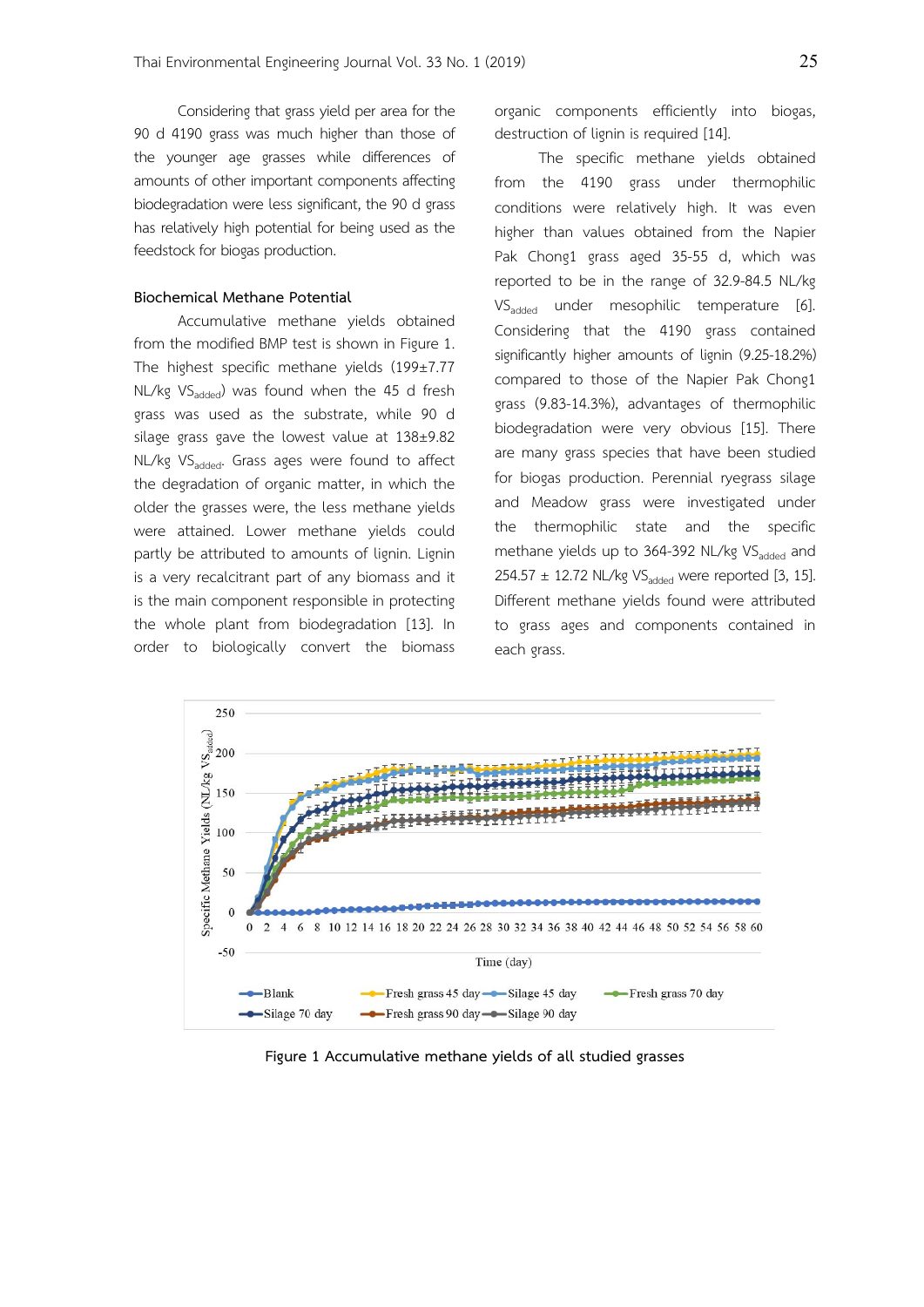In order to analyze the results of the BMP test to assess the potential of biogas production from the 4190 grass, a model to predict the results of the experiment was constructed using to the modified Gompertz model.

 When substituting the obtained values to create the equation for predicting specific methane yields from the experiment using the modified Gompertz model, it was found that the obtained equations could satisfactorily predict the experimental results (coefficients of the determination  $(R^2)$  were in the range of 0.93-0.95, as shown in Table 2 and Figure 2).

Results from the modified Gompertz model showed that the highest ultimate methane production (M; 186±6.08 NL/kg VS<sub>added</sub>) was gained when fresh grass was used as the substrate while the grass silage had lower M value. Superiority of fresh grass over grass

silage could be attributed to the higher microbial activities and increase of hydrolysis reaction under thermophilic conditions that outweighed the advantages of transformation of grass components into the more easily digested grass silage.

In addition, the Lag phase times  $(\lambda)$  or the time that the microorganisms need to acclimatise to the new substrate for both fresh and silage grass was found to be zero. This could partly be explained by usage of inoculum from anaerobic reactor digesting Napier Pak Chong1 grass as a seed in the BMP test. Results gained were very promising because microorganisms could still digest the 4190 grass without acclimatisation even though the 4190 grass was found to contain higher lignin contents than Napier Pak Chong1 grass.

| Substrate          | M                           | $R_{m}$                      | λ                            | $R^2$ |
|--------------------|-----------------------------|------------------------------|------------------------------|-------|
|                    | $(NL/kg VS_{added})$        | $(NL/kg VS_{added} - d)$     | (day)                        |       |
| Fresh grass 45 day | $186 \pm 6.08$ <sup>a</sup> | $25.8 \pm 1.01$ <sup>a</sup> | $0.00 \pm 0.00$ <sup>d</sup> | 0.95  |
| Silage 45 day      | $181 \pm 3.80^a$            | $26.7 \pm 0.53^{\circ}$      | $0.00 \pm 0.00^3$            | 0.95  |
| Fresh grass 70 day | $153 \pm 3.77$ <sup>b</sup> | $14.4 \pm 0.66^{\circ}$      | $0.00 \pm 0.00^a$            | 0.94  |
| Silage 70 day      | $164 \pm 7.48$ <sup>b</sup> | $19.1 \pm 1.39$ <sup>c</sup> | $0.00 \pm 0.00$ <sup>a</sup> | 0.95  |
| Fresh grass 90 day | $129 \pm 5.88$ <sup>c</sup> | $11.8 \pm 0.60^{\text{c,d}}$ | $0.00 \pm 0.00^a$            | 0.93  |
| Silage 90 day      | $125 \pm 7.67$ <sup>c</sup> | $13.2 \pm 0.90$ <sup>d</sup> | $0.00 \pm 0.00^a$            | 0.94  |
|                    |                             |                              |                              |       |

### **Table 2 The microbial kinetic coefficients obtained using the modified Gompertz model**

Results shown as Mean  $\pm$  SD, Different superscripts in the same column indicate differences (P < 0.05)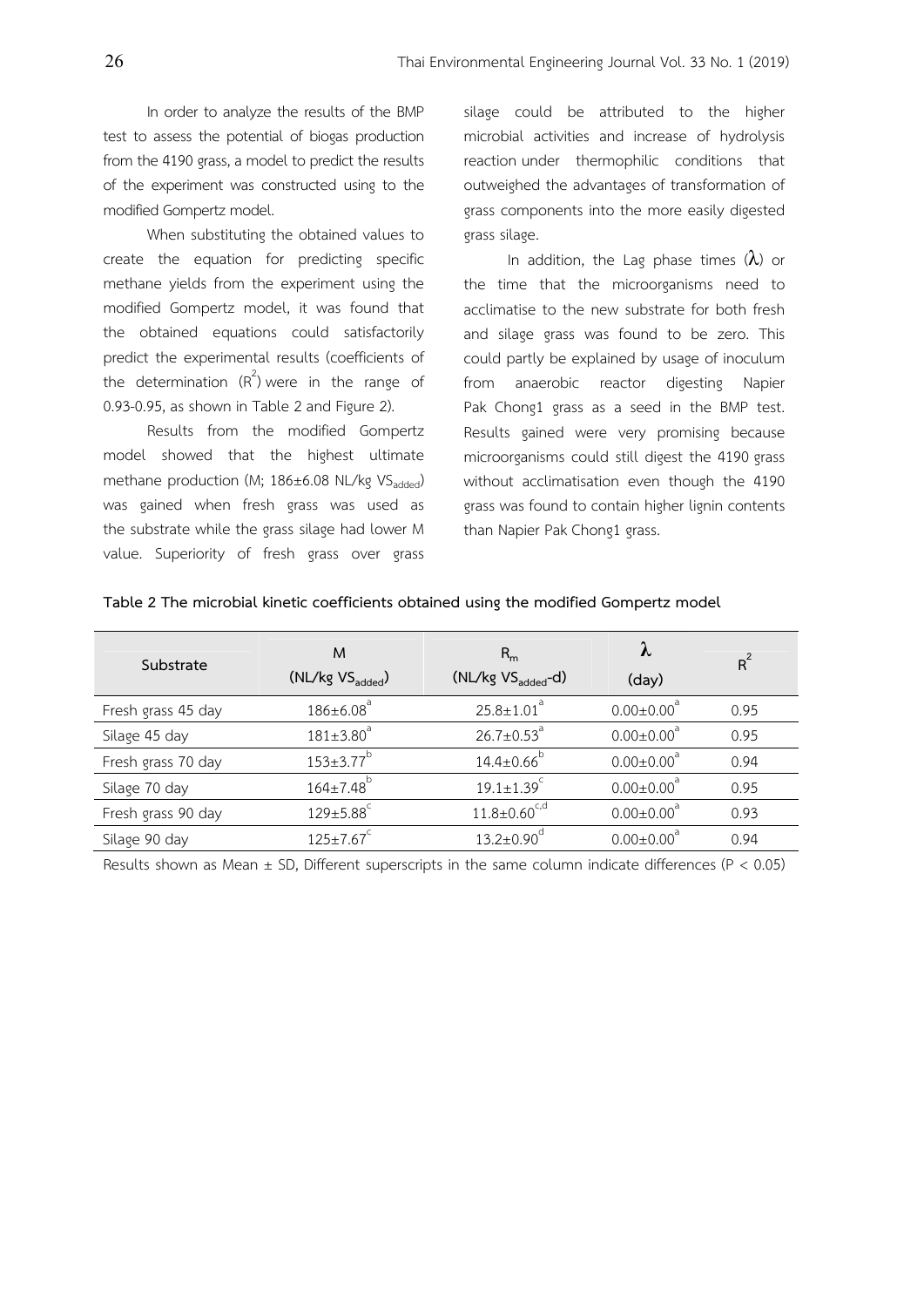

**Figure 2 The GM model comparison of the predicted and experimental values (a) Fresh grass 45-d (b) Silage 45-d (c) Fresh grass 70-d (d) Silage 70-d (e) Fresh grass 90-d (f) Silage 90-d**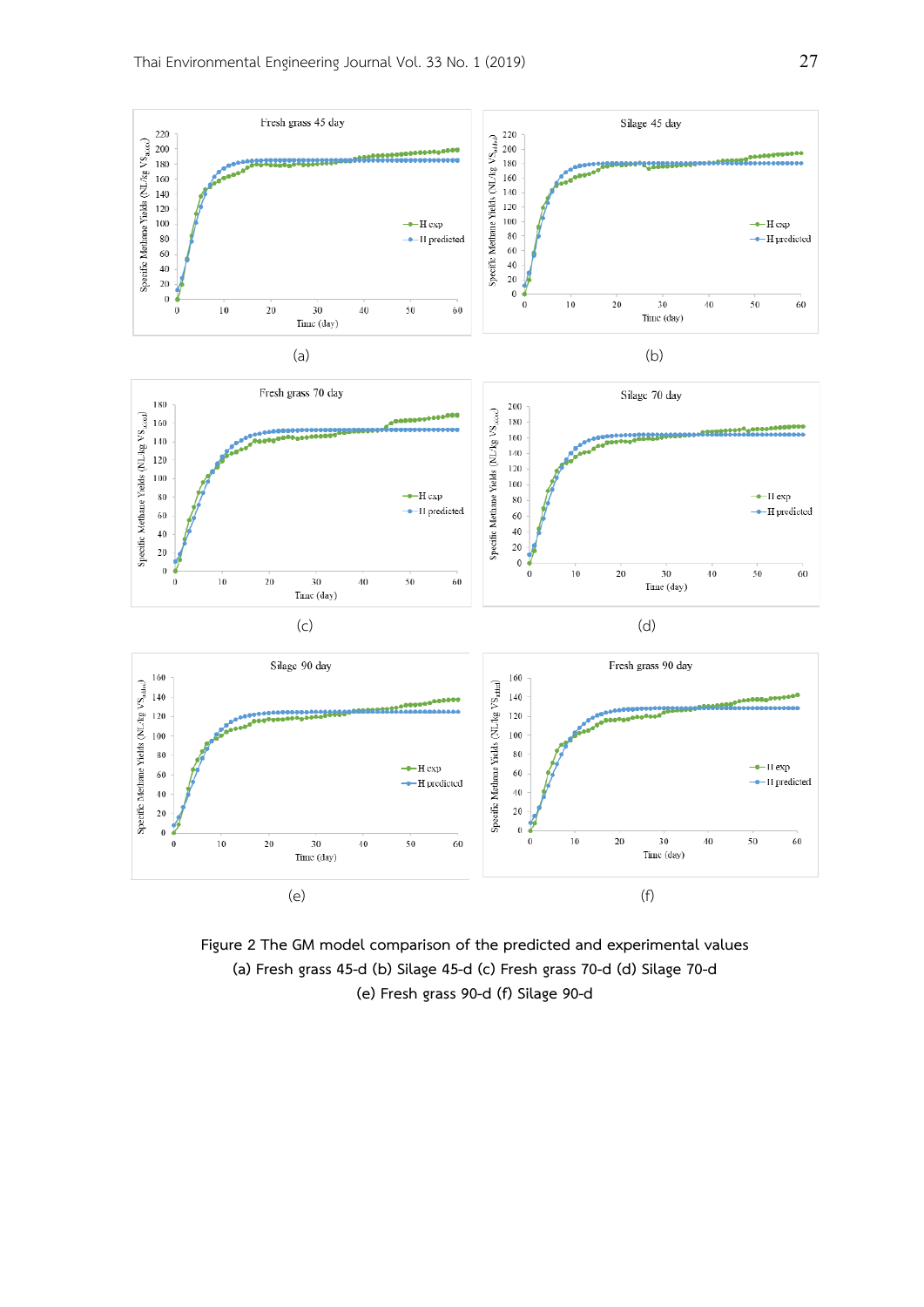#### **CONCLUSION**

The 4190 grass could be efficiently utilised as a substrate for biogas production under thermophilic condition. The highest methane yield of 199 $\pm$ 7.77 NL/kg VS<sub>added</sub> was obtained when the fresh 4190 grass (harvesting time 45-d) was used as a feedstock. The bioreactor design and operation can be implemented from results gained for further study.

#### **ACKNOWLEDGEMENT**

Authors wish to thank the Electricity Generating Authority of Thailand for providing the 4190 grass scion and information required for this research. This work is a part of the research project "Determination of Potential and Suitable Condition for Biogas Production from Grass as the Energy Crop", which is financially supported by the Electricity Generating Authority of Thailand and Graduate School of Chiang Mai University.

#### **REFERENCES**

- [1] Bułkowska, K., et al. 2012. Optimization of anaerobic digestion of a mixture of Zea mays and Miscanthus sacchariflorus silages with various pig manure dosages. Bioresource Technol. 125: 208-216.
- [2] Seppälä, M., et al. 2009. Biogas production from boreal herbaceous grasses – Specific methane yield and methane yield per hectare. Bioresource Technol. 100(12): 2952-2958.
- [3] Feng, L., et al. 2017. Anaerobic codigestion of cattle manure and meadow grass: Effect of serial configurations

of continuous stirred tank reactors (CSTRs). Biosyst. Eng. 160: 1-11.

- [4] Himanshu, H., et al. 2018. Synergies from co-digesting grass or clover silages with cattle slurry in in vitro batch anaerobic digestion. Renew. Energ. 127: 474-480.
- [5] Dussadee, N., K. Reansuwan, and R. Ramaraj. 2014. Potential development of compressed bio-methane gas production from pig farms and elephant grass silage for transportation in Thailand. Bioresource Technol. 155: 438-441.
- [6] Chanpla, M., et al. 2017. Effect of harvesting age and performance evaluation on biogasification from Napier grass in separated stages process. KSCE J. Civ. Eng. 22(1): 40-45.
- [7] Sawasdee, V. and N. Pisutpaisal. 2014. Feasibility of Biogas Production from Napier Grass. Energy Proced. 61: 1229- 1233.
- [8] KwaZulu-Natal Department of Agriculture and Rural Development, Giant Juncao Grass Cultivation in KwaZulu-Natal, in AGRI UPDATE, Research and Technology Bulletins. 2010.
- [9] VDI 4630, Fermentation of organic materials-characterisation of the substrate, sampling, collection of material data, fermentation tests. VDI Guideline 4630. 2006, Verein Deutscher Ingenieure, Düsseldorf.
- [10] Allen, E., et al., A detailed assessment of resource of biomethane from first, second and third generation substrates. Renewable Energy, 2016. 87: p. 656-665.
- [11] Li, W., et al. 2018. Methane production through anaerobic digestion: Participation and digestion characteristics of cellulose,